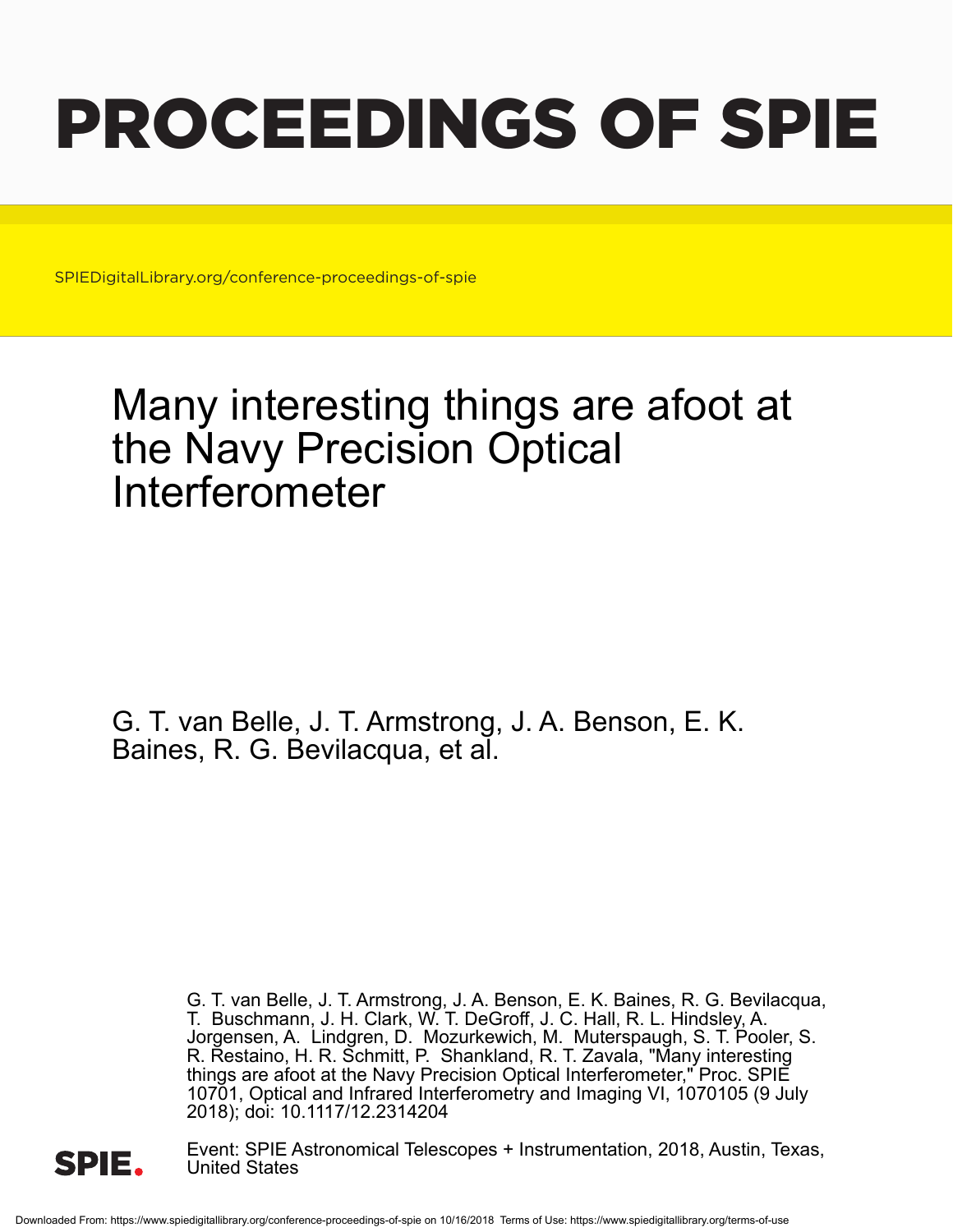### Many Interesting Things are Afoot at the Navy Precision Optical Interferometer

G. T. van Belle<sup>a</sup>\*, J. T. Armstrong<sup>b</sup>, J. A. Benson<sup>c</sup>, E. K. Baines<sup>b</sup>, R. G. Bevilacqua<sup>b</sup>, T. Buschmann<sup>d</sup>, J. H. Clark III<sup>b</sup>, W. T. DeGroff<sup>a</sup>, J. C. Hall<sup>a</sup>, R. L. Hindsley<sup>b</sup>, A. M. Jorgensen<sup>e</sup>, A. Lindgren<sup>a</sup>, D. Mozurkewich<sup>f</sup>, M. Muterspaugh<sup>g</sup>, S. T. Pooler<sup>a</sup>, S. R. Restaino<sup>b</sup>, H. R.  $\text{Schmitt}^b$ , P. Shankland<sup>c</sup>, R. T. Zavala<sup>c</sup>

<sup>a</sup>Lowell Observatory, 1400 West Mars Hill Road, Flagstaff, AZ, 86001, USA;  $b$ Naval Research Laboratory, 4555 Overlook Ave SW, Washington, DC, 20375, USA; <sup>c</sup>US Naval Observatory, 10391 W. Naval Observatory Flagstaff, AZ 86005, USA;  $dA$ rizona Embedded Systems, 677 North Fox Hill Road Flagstaff, AZ, 86004, USA; <sup>e</sup>New Mexico Tech, 801 Leroy Place, Socorro, NM, 87801, USA; <sup>f</sup>Seabrook Engineering, 9310 Dubarry Ave Seabrook, MD, 20706, USA; <sup>g</sup>Tennessee State University, 3500 John A. Merritt Boulevard Nashville, TN, 37209, USA

#### ABSTRACT

The Navy Precision Optical Interferometer (NPOI) is currently undergoing a fundamental renaissance in its functionality and capabilities. Operationally, its fast delay line (FDL) infrastructure is completing its upgrade from a VME/VxWorks foundation to a modern PC/RTLinux core. The Classic beam combiner is being upgraded with the New Classic FPGA-based backend, and the VISION beam combiner has been upgraded over this past summer with low-noise EMCCD cameras, resulting in substantial gains in sensitivity. Building on those infrastructure improvements, substantial upgrades are also in progress. Three 1-meter PlaneWave CDK1000 telescopes are being delivered to the site, along with their relocatable enclosure-transporters, and stations are being commissioned for those telescopes with baselines ranging from 8 meters to 432 meters. Baseline-wavelength bootstrapping will be implemented on the facility back-end with a near-infrared beam combiner under development. Collectively, these improvements mark substantial progress in taking the facility towards realizing its full intrinsic potential.

Keywords: Navy Precision Optical Interferometer (NPOI), long-baseline optical interferometry

#### 1. INTRODUCTION

The Navy Precision Optical Interferometer (NPOI) is an astronomical long-baseline optical interferometer located outside Flagstaff, Arizona, on Anderson Mesa. NPOI collects and combines light from up to six apertures simultaneously, to form a high-spatial-resolution synthetic aperture. The array has been in operation since the mid-1990's as previously described by Armstrong et al.<sup>1</sup> and updated recently by them.<sup>2</sup> Three institutions are involved in the operation and ongoing development of the NPOI. The US Naval Observatory (USNO) oversees operations and has a primary interest in astrometric observing; the US Naval Research Laboratory (NRL) provides engineering support and has a primary interest in interferometric imaging; the Lowell Observatory provides infrastructure support and observing staff under contract with the Navy, and is an active science partner; and amongst these integrated partners there is quite a bit of overlap in these particular roles.

Optical and Infrared Interferometry and Imaging VI, edited by Michelle J. Creech-Eakman, Peter G. Tuthill, Antoine Mérand, Proc. of SPIE Vol. 10701, 1070105 · © 2018 SPIE CCC code: 0277-786X/18/\$18 · doi: 10.1117/12.2314204

<sup>∗</sup> Director, NPOI

Further author information: (Send correspondence to G.v.B.)

G.v.B.: E-mail: gerard@lowell.edu, Telephone: 1 928 233 3207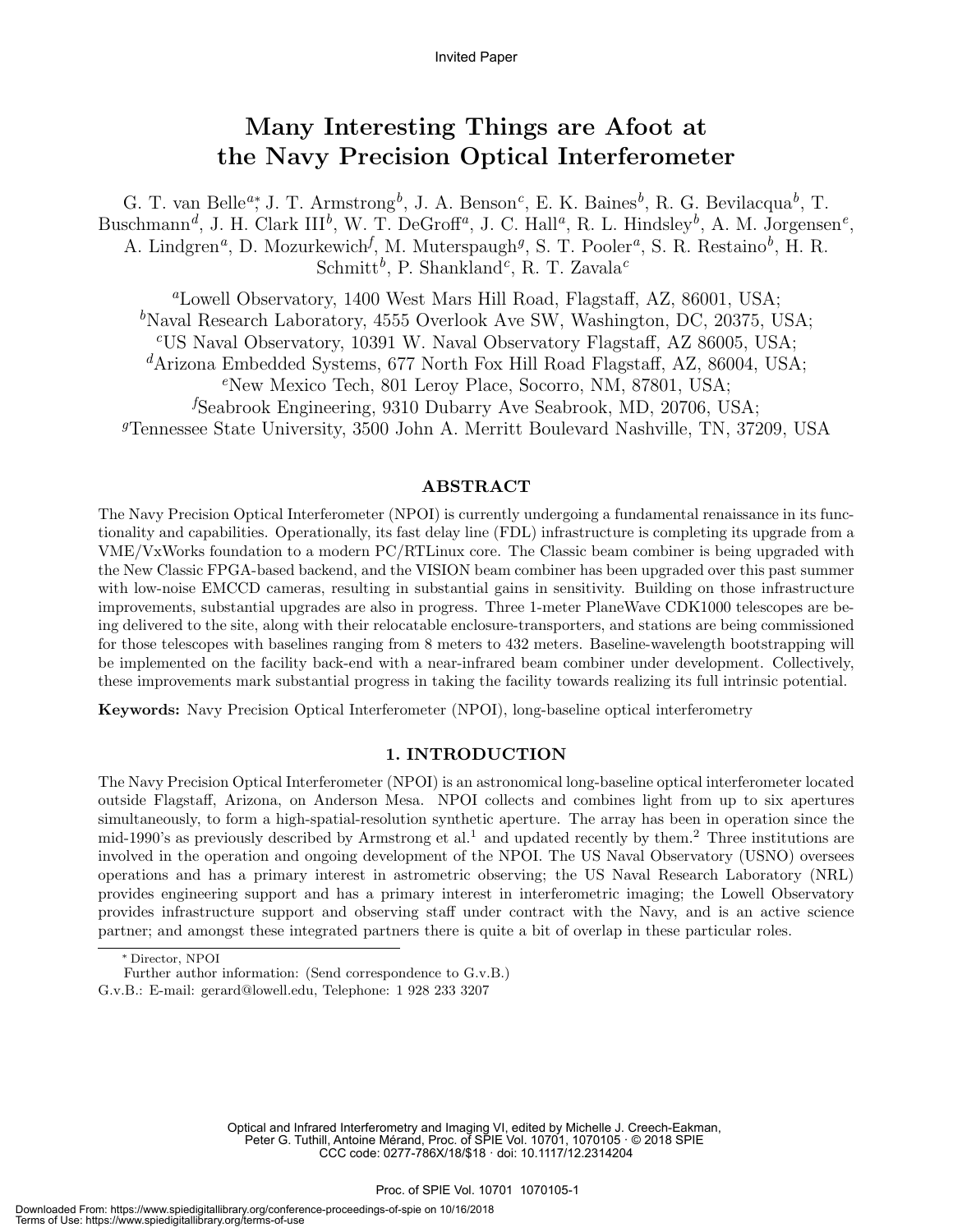#### 2. GENERAL DESCRIPTION OF THE CURRENT ARRAY

A brief description of the current configuration of the array can be broken up in the basic subsystem tasks: light collection, beam transport & array layout, beam delay, and beam combination.

Light collection. Light is collected at half-meter siderostat flats, which track objects in the sky for observation. This light is reflected upwards towards 12 cm fast tip-tilt narrow-angle tracking (NAT) mirrors, which can be used to rapidly follow angular errors in light caused by atmospheric turbulence and/or siderostat tracking errors; the 12 cm NAT mirror size is the effective limit for on-sky aperture for a siderostat station. The size of the NAT mirrors is the effective limiting aperture size of each array feed upon the sky. A wide-angle star acquisition (WASA) imaging system can be inserted in between the siderostats and the NAT mirrors via a translation stage. The WASA system is co-axial with the beam off the NAT towards the siderostat, and views the sky off the siderostat; the WASA system field-of-view is large (30 arcmin) and can be used for initial image capture when going on sky.

Six siderostats are 'imaging' type feeds for the array, consisting simply of the siderostat flats, and WASA & NAT subsystems. These feeds can be moved to different parts of the array, as noted below. Four of the siderostats are more elaborate 'astrometric' type feeds. These feeds are fixed in location near the center of the array, with the outer three forming a roughly ∼37 meter equilateral triangle, with the forth at the center of that triangle. These feeds are additionally equipped with laser metrology hardware which monitors the position of the siderostat position relative to the mesa bedrock; this position information, along with other pathlength monitoring hardware of the array, enables wide-angle all-sky astrometric measurements to be made. As of April 2018 this portion of the NPOI facility is currently mothballed; details on the astrometric experiment of NPOI are described by Benson.<sup>3</sup>

Beam transport and array layout. Light is reflected vertically downwards off the NAT mirrors through a window into a evacuated beam relay system. Beams in this system are reflected through the pipes towards the beam recombination laboratory. The beam transport system has 10 entry points along each of 3 array arms, laid out in a 'Y' shape, with each arm being 250 meters in length. As such, imaging siderostats can be flexibly located at these stations for configuring the array optimally for station-to-station baseline length.

Light that has entered the beam transport system is reflected along this vacuum system towards array center, with each arm fully symmetric in reflection to match image rotation and polarization properties; each arm can send up to 3 beams towards array center. At array center, repositionable mirrors inside large vacuum cans can be flexibly reconfigured to select six beams from among those available from the North, West, and East arms. The light is then reflected along a fourth set of six short vacuum pipes towards the beam recombination laboratory.

Beam delay. Entering the beam recombination laboratory, the six beams are directed towards six fast delay lines (FDLs). Each FDL consists of a vacuum-enclosed, rail-mounted cart whose direction of motion is coaxial with the light optical path; optics on the cart allow for the beam to be offset and retroreflected in the direction parallel but opposite from which it entered the FDL system. A staged servo arrangement of stepper motors, voice coils, and piezoelectric actuators allow each FDL system to provide 35 meters of delay at a positioning precision of <20 nm; laser metrology that is injected parallel to the beam light allows for nm-level position feedback on the servo loop. The FDL cart design is 'JPL heritage' and fundamentally similar to the systems originally designed by Colavita, Hines & Shao<sup>4</sup> and deployed at the Mark III, Palomar Testbed Interferometer, the Georgia State University (GSU) Center for High Angular Resolution Astronomy (CHARA) Array, and Keck Interferometer.

Light exiting the FDL system is then routed towards either the Classic or VISION combiners; before recombination, a portion of the light from each beam is utilized for narrow-angle tracking.

Narrow angle tracking. Tip-tilt errors will prevent the coherent recombination of the light collected on-sky by the siderostats; these errors can be caused by atmospheric turbulence, as well as tracking errors of the siderostats, and other errors introduced to the beam during beam transport. During Classic beam combiner operations, at the Classic optical table, 20% of each beam's flux is routed towards a quad cell of fibres, which in turn relay the light towards avalanche photodiodes (APDs). These APDs provide tip-tilt tracking information for each beam, which is relayed back to the NAT mirrors at each beam's corresponding siderostat station.

When the system is configured for VISION use,  $70\%$  of each beam is sent towards VISION, with the remainder continuing still towards Classic, where the standard layout once again sends 20% of that light towards the quad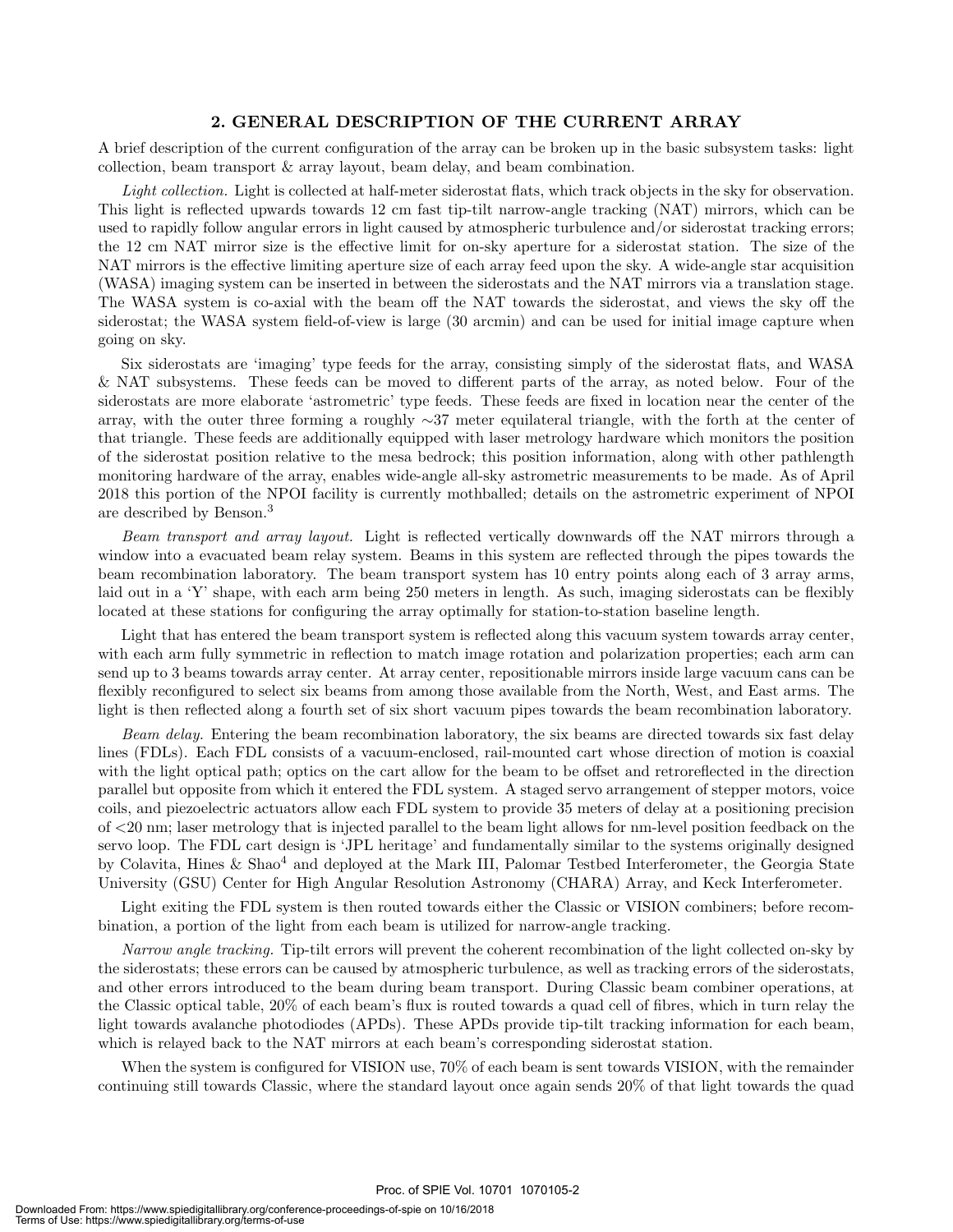fiber-fed APDs. The net throughout for VISION tip-tilt tracking is a meager 6%, a compelling motivation for our planned tip-tilt upgrade (see below).

Beam combiner: Classic. The current 'workhorse' beam combiner for NPOI is its Classic combiner, a hybrid six-way combiner built on the basis of time-sampled fringe photometry of temporally modulated fringes. Classic interacts with the beam delay system noted above in two ways: first, each of the six delay lines is assigned a dither amplitude, whereby delay path length is modulated by up to 4 um with a 500 Hz triangle wave. Second, as fringes are sensed by the Classic system, atmospheric piston errors are tracked and delay path corrections sent to each delay line servo system for compensation.

Fringes are sensed by the Classic system as follows: each of the six beams is passed through a 50/50 beam splitter, and mixed with a neighbor; that mix pair is then passed through a second 50/50 beam splitter and mixed with a second pair. The result is 3 output beams, each with 4 mixed telescope beams; each of these beams is passed through a dispersive prism, with the 450-850 nm light then being spread and injected into 32 multimode fibers. These fibers then feed the light to avalanche photodiode detectors (APDs). The dither amplitudes for each beam line produce a unique fringe-scanning frequency for each of the six beam line pairs, or baselines. The time-series photometric signal on the APDs can be decomposed by a Fourier transform to produce interference fringe amplitude and phase information for each of the baselines. Triple products and closure phases can also be distilled from these time-series data (see the detailed discussion in  $\S2$  of Armstrong<sup>1</sup>). The bulk optics nature of the Classic system gives advantage in providing a wide field of view for multiple star observations.<sup>5</sup>

Current limitations on the Classic system include backend electronics that allow only 16 of the 32 spectral channels to be read, for 2 of the 3 output beams at a time, for a maximum of 30 seconds at a time; these and other aspects of the Classic system are being improved with the New Classic upgrade (see below).

Beam combiner: VISION. The Classic combiner has been a robust foundation for NPOI for many years, but reflects to a degree the strengths – and weaknesses – of its mid-1990's vintage. In particular, the advent of low-noise, high-speed electron-multiplying charged coupled device (EM-CCD) array detectors have allowed NPOI to pursue a fundamentally different design architecture in beam recombination, as embodied in the VISION (Visible Imaging System for Interferometric Observations at NPOI) instrument.<sup>6</sup> VI-SION's layout is fundamentally similar to the highly successful near-infrared Michigan Infrared Combiner (MIRC) instrument on the CHARA Array.<sup>7–9</sup> Each of the six telescope beams is fed into a single-mode fiber, with those six beams arranged into a linearly non-redundant layout in a micromachined V-groove array; that light is launched from the fibers towards the fringe detector EMCCD. Before arriving at that detector array, a polarizing beam splitter sends half of the light towards a second EMCCD for contemporaneous photometric data on each individual telescope beam. The remaining light passes through a fringe-forming lens, and then



Figure 1. The first author with the first of three PlaneWave Instruments CDK1000 1-meter apertures for use at NPOI.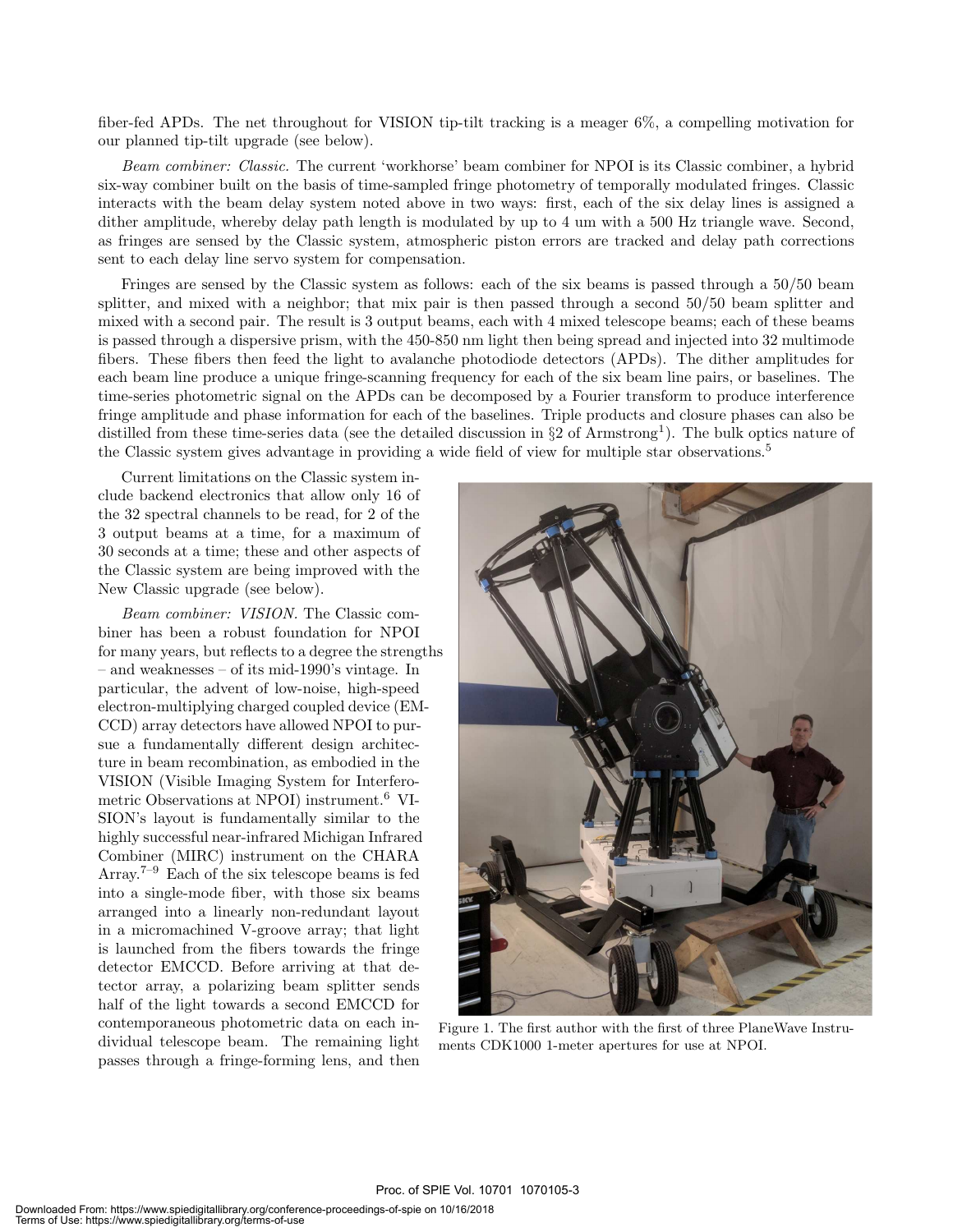is spectrally dispersed in the direction orthogonal to the fringes via a spectrograph, before arriving at the fringe detector EMCCD.

This layout illuminates the EMCCD with fringes spatially along one axis, and as a function of wavelength in the orthogonal axis. By so doing, the mechanical-temporal nature of fringes in Classic is replaced in VISION by optical-spatially static fringes, which greatly simplifies the optomechanical control task for the delay lines above, as well as reducing the wear on the piezoelectric actuators.

The VISION architecture has additional benefits as well. In particular, the APD infrastructure – which includes custom electronics, and an elaborate & bulky chiller subsystem – is becoming increasingly problematic to sustain as it ages. APDs also exhibit afterpulsing, which complicates data calibration and analysis. The nature of the spectrograph optics allow an easily selectable spectral resolution between the two values of  $R \sim 200$  and  $R \sim 1,000$ , whereas Classic is fixed at  $R \sim 50$ . The all-in-one combination nature of VISION allows all beam combinations of all telescopes to be formed and detected; the hybrid design of Classic does most but not quite all such combinations. The photometric channel of VISION promises improved data calibration over Classic as well.

#### 3. ARRAY UPGRADES

A number of upgrades are ongoing at the NPOI site; an accounting of them in roughly chronological order follows.

Infrastructure improvements. Basic improvements to the system infrastructure are regularly being pursued. This includes assessment and improvement of essentials such as mirror mounting,<sup>10</sup> correction of (quasi-)static beam transport wavefronts,11–14 and improvements to the optomechanics of the high-speed tip-tilt tracking system.15–17

FDL RTC upgrade. The increasingly aged control system of our real-time-control (RTC) hardware for our delay lines has been replaced with a modern real-time control system. The original system, based upon VMEbased 680xx computers running VxWorks, was becoming increasingly unsupportable due to individual seat cost and unavailability legacy hardware. The new system, based upon Real-Time Linux on commercially available PCs, will deliver not just stainability into the future, but adds flexibility in supporting operations, particularly for temporally-based combiners such as Classic.

VISION: low-CIC EMCCDs. The VISION combiner noted above was originally implemented with Andor EMCCDs for both the fringe detection and photometric channels. Unfortunately, these particular camera heads had problematic levels of clock-induced-charge (CIC; see Figure 12 and the discussion in Garcia<sup>6</sup>) which reduced the expected on-sky sensitivity by 1-2 magnitudes. These detectors have been recently replaced with NüVü EMCCD detectors, selected for their favorable CIC performance. Optomechanical integration of these detectors has been completed, with software debugging ongoing; preliminary on-sky tests indicate these new detectors recover the originally expected sensitivity performance.

New Classic. The original mid-1990's vintage electronics of Classic (noted above) are a significant element in the limitations of that instrument, and as such, an upgrade project has been underway to replace the old hand-wired backend with a modern field-programmable gate array (FPGA) based system.<sup>18</sup> The New Classic (NC) electronics significantly enhance Classic operations in two ways. First, basic collection of photon data is improved: all 32 channels of each spectrometer output can be recorded, for indefinite durations (no 30 second buffer cap), and all 3 spectrometers can be simultaneously recorded (rather than just 2 of 3). Second, NC enables fringe tracking that includes multi-telescope 'baseline bootstrapping'.<sup>19</sup> This approach enables short baselines along a daisy-chain of apertures – with high-contrast, thereby high signal-to-noise (SNR) fringes – to be used to phase the array coherently upon the sky; as a result, the longer baselines in the chain are phased without active tracking, enabling measurement of their low-contrast, low-SNR fringes.

PALANTIR: 1-meter telescopes. The major upgrade going on at NPOI is the PALANTIR (Precision Array of Large-Aperture New Telescopes for Image Reconstruction) effort, which will add large-aperture telescopes to the array. PALANTIR is a \$3.26M project funded by NRL and has the following specific highlights: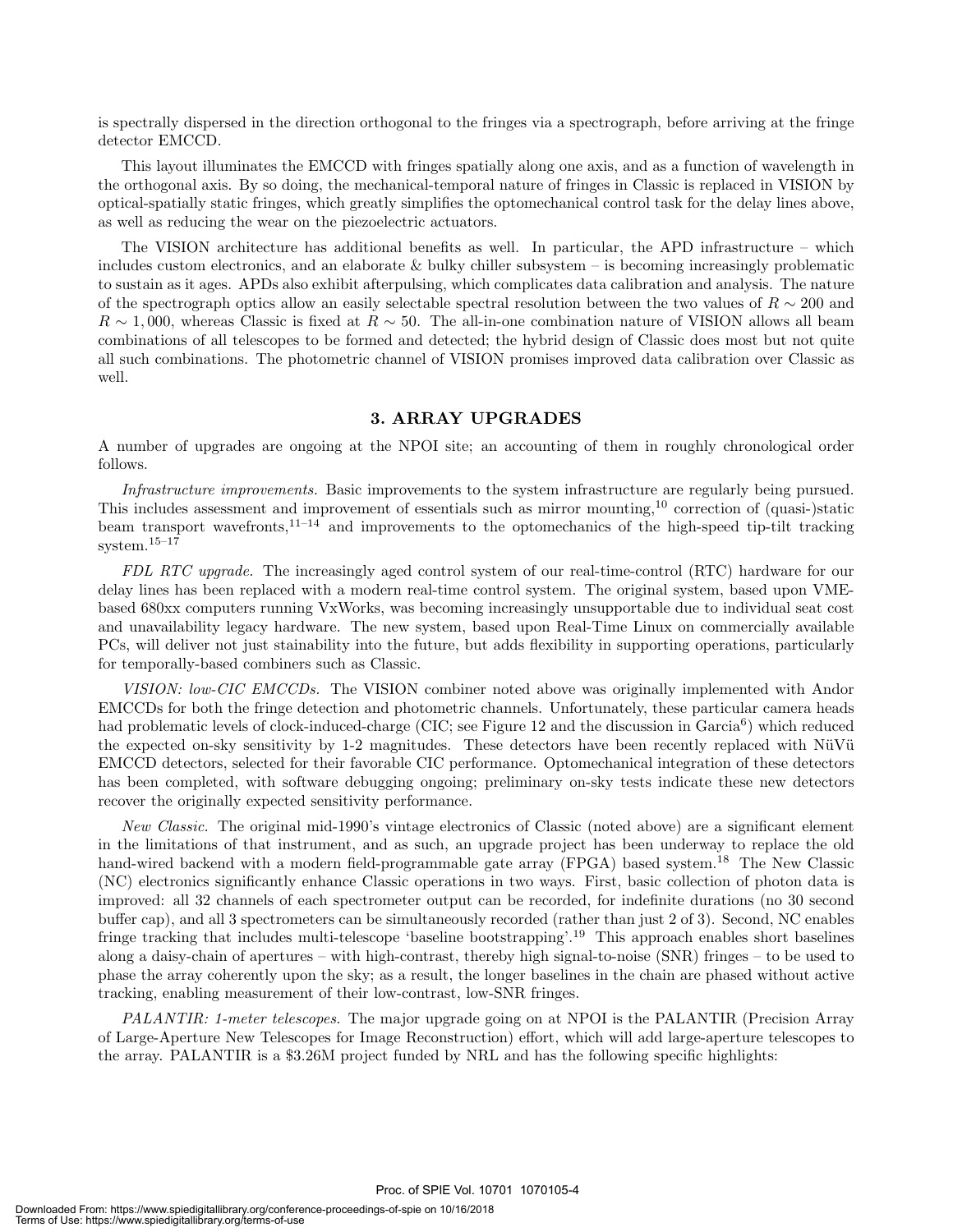- Three PlaneWave Instruments CDK1000 1.0-m telescopes. These are standard CDK1000 telescopes, with the addition of a Nasmyth instrument breadboard and Coudé train. The increase in effective aperture for NPOI will result in roughly  $70\times$  greater on-sky flux collection.
- The telescopes will be housed in 'enclosure-transporters' (ETs). The ETs consist of an Astro Haven Enterprises (AHE) 16-foot dome mounted on a movable trailer.
- The ETs will be relocatable to upgraded stations along the arms of the NPOI array. These stations will make use of existing entry points into the evacuated beam relay infrastructure. The evacuated piping will be extended to include a below-grade mirror that will be directly below the telescope azimuth axis – effectively the last mirror of the Coudé train. The stations slated for initial operations with the new telescopes will be a compact layout at the center of the array, with 8-m baselines, and a wide layout activating the ends of the east and west interferometer arms, with a 432-m baseline joined in the middle with a third telescope left at array center.
- Each of the telescopes will be equipped with a low-order adaptive optics (AO) subsystem. The AO will ride on the Nasmyth instrument breadboard of each telescope.

The PALANTIR project received funding in January 2017 and has been progressing rapidly since that point. The first CDK1000 had factory acceptance in January 2018, and first ET was delivered in early May 2018; on-site delivery of the first CDK1000 is slated for late May 2018. Delivery of the second & third telescopes & ETs will be complete by September 2018.

Upgraded tip-tilt beam tracker. The current tip-tilt sensor subsystem is based upon the APD infrastructure. Given the availability of the older Andor EM-CCD cameras from the VISION upgrade to NüVü EMCCD cameras, one of those EMCCDs will be used as the basis of a new tip-tilt beam tracker for VISION. A significant improvement will be relocation of the tip-tilt pickoff mirrors to the VISION table, meaning 20% of the light will be available for tip-tilt tracking – a substantial improvement over the current 6% available currently for VISION operations. The optomechanical design of the upgrade tracker will direct the six beams onto a single EM-CCD detector for centroiding.



Figure 2. The first Astro Haven Enterprises (AHE) 16-dash-1 trailer-mounted 'Enclosure-Transporter' domes after delivery to NPOI from AHE.

Near-infrared fringe tracker. Along with the PALANTIR upgrade, a second key element in extending the sensitivity of NPOI in the imaging domain is the development of wavelength-baseline bootstrapping (WBB).<sup>20</sup> The technique of WBB will leverage a near-infrared fringe tracker to extend the phase stabilization time for the VISION instrument by several orders of magnitude beyond the atmospheric coherence time. Towards that end, our NRL partners have funded a project to develop a near-infrared fringe tracker for NPOI; this project is in its initial stages.

Long delay lines. Initial operations of the array with its 432-m longest baseline will be possible with the FDL delay line current infrastructure; however, it will be limited in sky coverage due to the 35-m physical length of our current FDLs. Our current site includes the physical infrastructure for long delay lines (LDLs; see §6.4.1 of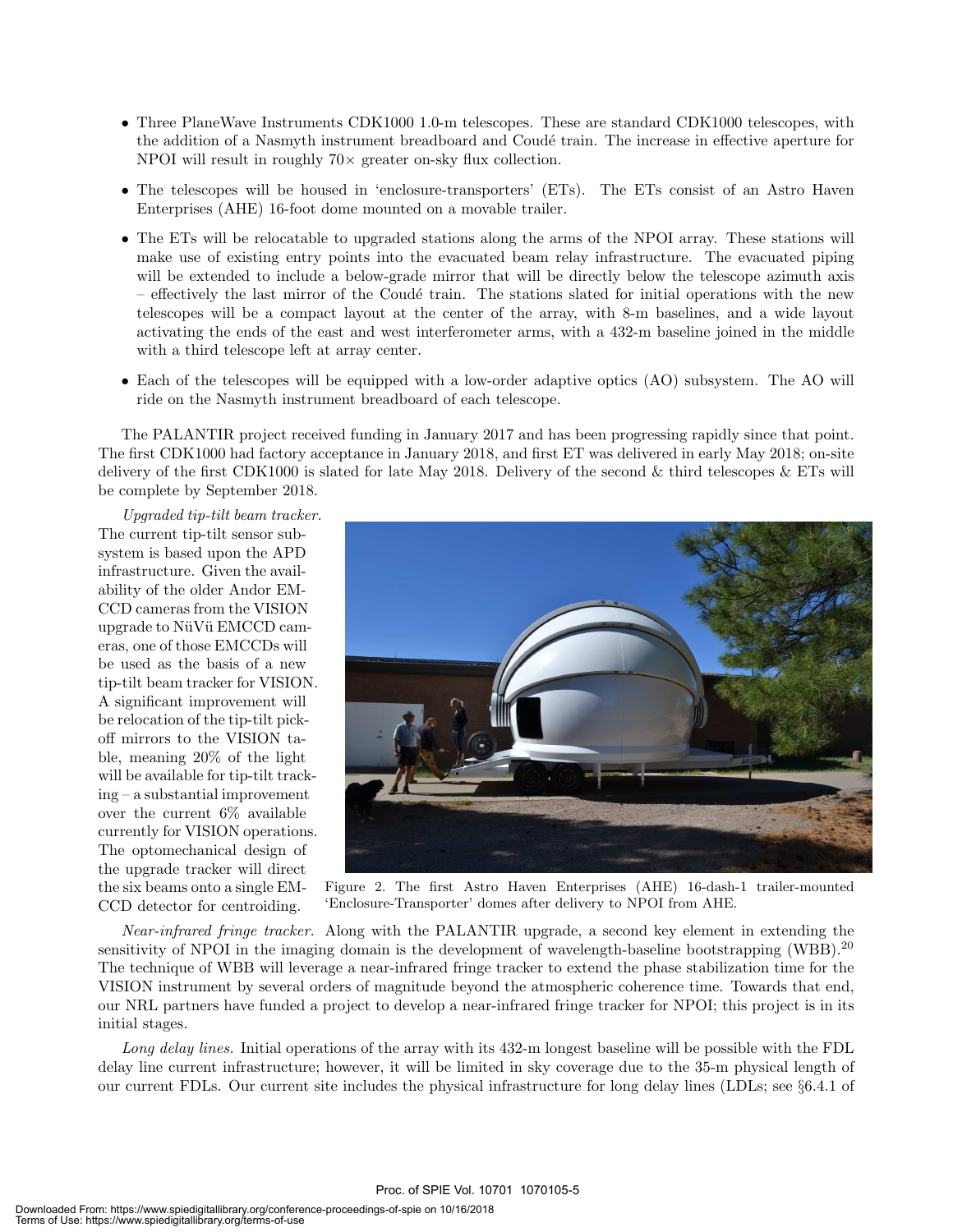Armstrong<sup>1</sup>), although it is not at present optically connected to the beam paths. The LDLs are designed to provide selectable, discrete amounts of optical delay in vacuum (akin to the CHARA 'pipes of Pan', or POPs) in 17 steps of 14.6-m of physical length, from 0-m up to 233.6-m (resulting in twice that in optical delay). Our current plans aim to fold the LDLs into the beam paths during a summer 2019 shutdown.

#### 4. SCIENCE AND OPERATIONS AT THE ARRAY

Hardware development of a major facility such as NPOI is sustained in no small part by a steady stream of science results. Since the previous major survey of NPOI operations  $\&$  prospects in 2013,<sup>2</sup> numerous notable astrophysical results have been published using data from NPOI. Asteroseismology and interferometry are becoming increasingly complementary approaches to finely establishing stellar fundamental parameters, as highlighted in Baines.<sup>21</sup> Hot Be star systems, including in particular their surrounding disk structures, are uniquely probed by the visible-light interferometry of NPOI, illustrated in the steady stream of results from Tycner and collaborators.<sup>22–24</sup> Stellar binaries, long the forte of NPOI, have seen results from Hummel on  $\zeta$  Ori A,<sup>25</sup> with a revisit of that system in the collection of VISION commissioning data.<sup>6</sup> Major studies of angular diameters of evolved giants continue to highlight the ability of the NPOI to conduct large surveys;  $26, 27$  the same strength has also been brought to bear on large samples of stellar multiplicity and exoplanet hosts.5, 28 Additional non-astrophysical on-sky efforts may be found in the literature.<sup>29–34</sup>

Finally, one area where the array distinctly shines in showing its utility is in the application of multi-facility observations. Such observations – combining the strengths of NPOI with other arrays such as CHARA, PTI, and VLTI – provide compelling constraints on astrophysical interpretations, through expanded reach in wavelength space,  $\{u, v\}$  coverage, and temporal coverage. Over this time period, studies that leverage this approach include investigations of the post-AGB binary 89 Her,<sup>35</sup> the expanding fireball of Nova Delphini 2013,<sup>36</sup> observations of the unique eclipse of  $\epsilon$  Aurigae,<sup>37</sup> and studies of Be stars.<sup>38</sup> All of these studies were enabled and enhanced by a multi-facility approach.

#### 5. FUTURE PROSPECTS

Historically, NPOI was the first of the current major optical interferometers to go online, coming initially online in May 1996.<sup>39</sup> As such, there are aspects of the facility that are the subject of intensive rejuvenation efforts, noted above. However, the infrastructure of NPOI remains as a solid backbone for observational interferometry, an extensive scaffolding upon which the current and next generation of technology can rapidly and inexpensively incorporated into an operational facility. Of particular excitement is the PALANTIR upgrade, which will greatly increase the sensitivity of the facility, and allow it to realize its full spatial resolution potential.

#### ACKNOWLEDGMENTS

The first author would like to graciously acknowledge the steadfast leadership of Dr. Donald J. Hutter, who retired from USNO and directorship of NPOI last year after a noteworthy career that included development of the Mark III and NPOI interferometers. Likewise, our long-time NPOI telescope operator, Susan Strosahl, retired last year after a long tenure at the facility and will be missed. We would also like to note the passing of longtime NPOI collaborator Dr. Thomas A. Pauls, who among his many other achievements helped join the optical interferometry world together with leading the development of the OIFITS standard for optical interferometry data exchange.<sup>40</sup> We would also like to acknowledge Naval Research Laboratory funding of the PALANTIR upgrade for NPOI under Cooperative Agreement Award N00173-16-2-C904. NSF grants AST-0909184 and AST-1310800 supported work at New Mexico Tech as well as some hardware upgrades at NPOI. AST-1310800 also supported work at Lowell Observatory and at Seabrook Engineering. The NPOI is a joint project of the Naval Research Laboratory and the US Naval Observatory, in cooperation with Lowell Observatory and is funded by the Office of Naval Research and the Oceanographer of the Navy.

Proc. of SPIE Vol. 10701 1070105-6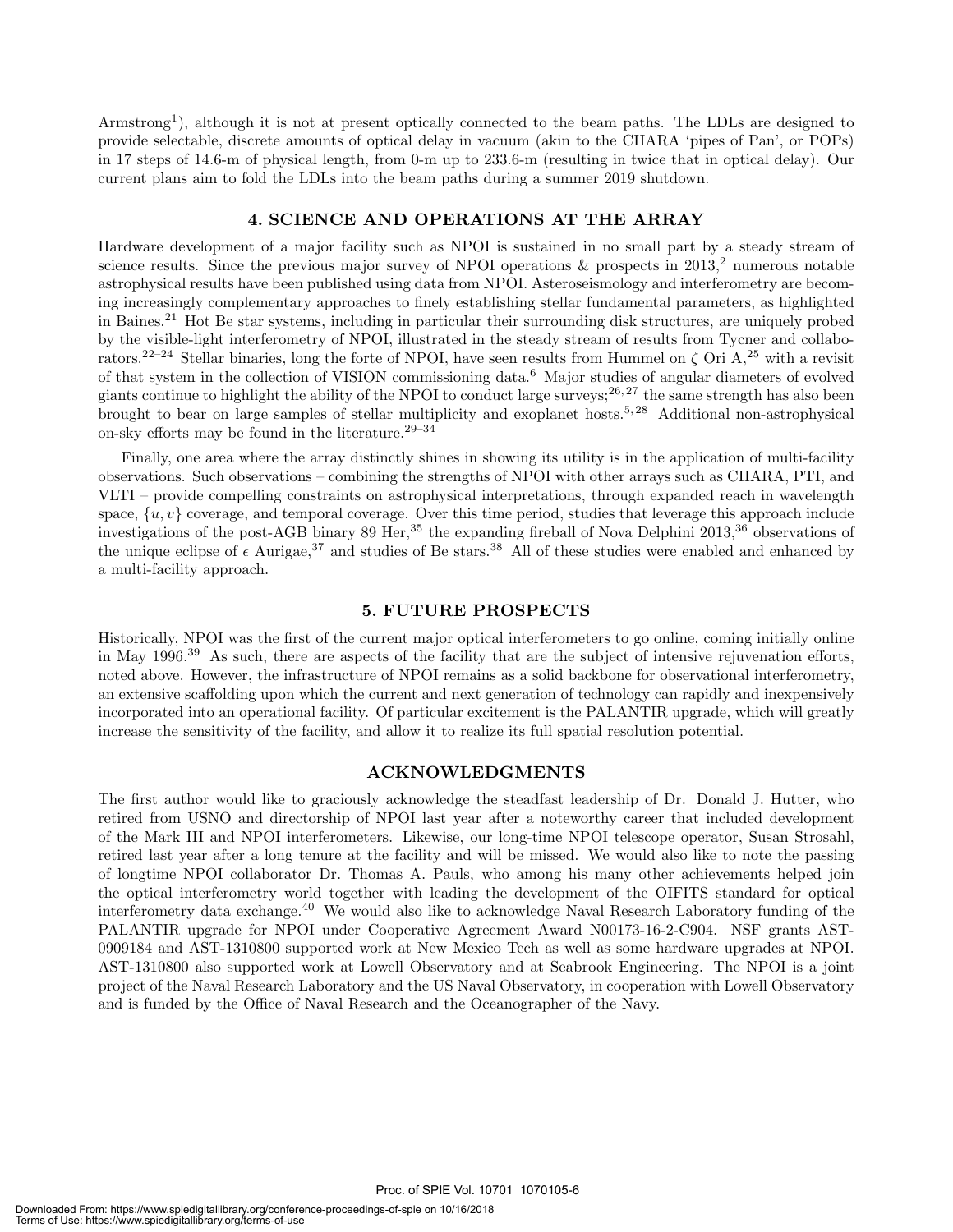#### REFERENCES

- [1] Armstrong, J. T., Mozurkewich, D., Rickard, L. J., Hutter, D. J., Benson, J. A., Bowers, P. F., Elias, II, N. M., Hummel, C. A., Johnston, K. J., Buscher, D. F., Clark, III, J. H., Ha, L., Ling, L.-C., White, N. M., and Simon, R. S., "The Navy Prototype Optical Interferometer," ApJ 496, 550–571 (1998).
- [2] Armstrong, J. T., Hutter, D. J., Baines, E. K., Benson, J. A., Bevilacqua, R. M., Buschmann, T., Clark, J. H., Ghasempour, A., Hall, J. C., Hindsley, R. B., Johnston, K. J., Jorgensen, A. M., Mozurkewich, D., Muterspaugh, M. W., Restaino, S. R., Shankland, P. D., Schmitt, H. R., Tycner, C., van Belle, G. T., and Zavala, R. T., "The Navy Precision Optical Interferometer (npoi): AN Update," Journal of Astronomical Instrumentation 2, 1340002 (2013).
- [3] Benson, J. A., Hutter, D. J., Zavala, R. T., Harris, H. C., Shankland, P. D., and Johnston, K. J., "From fringes to the USNO Navy Prototype Optical Interferometer Astrometric Catalog," in [Optical and Infrared Interferometry II, Proc. SPIE  $7734$ , 77343K (2010).
- [4] Colavita, M. M., Hines, B. E., and Shao, M., "A High Speed Optical Delay Line for Stellar Interferometry," in [European Southern Observatory Conference and Workshop Proceedings], Beckers, J. M. and Merkle, F., eds., European Southern Observatory Conference and Workshop Proceedings 39, 1143 (1992).
- [5] Hutter, D. J., Zavala, R. T., Tycner, C., Benson, J. A., Hummel, C. A., Sanborn, J., Franz, O. G., and Johnston, K. J., "Surveying the Bright Stars by Optical Interferometry. I. A Search for Multiplicity among Stars of Spectral Types F-K,"  $ApJS$  227, 4 (2016).
- [6] Garcia, E. V., Muterspaugh, M. W., van Belle, G., Monnier, J. D., Stassun, K. G., Ghasempour, A., Clark, J. H., Zavala, R. T., Benson, J. A., Hutter, D. J., Schmitt, H. R., Baines, E. K., Jorgensen, A. M., Strosahl, S. G., Sanborn, J., Zawicki, S. J., Sakosky, M. F., and Swihart, S., "Vision: A Six-telescope Fiber-fed Visible Light Beam Combiner for the Navy Precision Optical Interferometer," PASP 128(5), 055004 (2016).
- [7] Monnier, J. D., Berger, J.-P., Millan-Gabet, R., and ten Brummelaar, T. A., "The Michigan Infrared Combiner (MIRC): IR imaging with the CHARA Array," in [New Frontiers in Stellar Interferometry], Traub, W. A., ed., Proc. SPIE 5491, 1370 (2004).
- [8] Monnier, J. D., Anderson, M., Baron, F., Berger, D. H., Che, X., Eckhause, T., Kraus, S., Pedretti, E., Thureau, N., Millan-Gabet, R., ten Brummelaar, T., Irwin, P., and Zhao, M., "MI-6: Michigan interferometry with six telescopes," in [*Optical and Infrared Interferometry II*], *Proc. SPIE* 7734, 77340G (2010).
- [9] Monnier, J. D., Pedretti, E., Thureau, N., Che, X., Zhao, M., Baron, F., and ten Brummelaar, T., "Five years of imaging at CHARA with MIRC," in  $\Box$  *Optical and Infrared Interferometry III*, *Proc. SPIE* 8445, 84450Y (2012).
- [10] Clark, James H., I., Penado, F. E., and Cornelius, F., "Mirror deformation versus contact area in mounted flat mirrors," in [Advances in Optomechanics. Edited by Hatheway, Alson E.. Proceedings of the SPIE, Volume 7424 (2009)., article id. 74240C, 11 pp. (2009).], 7424, 74240C (2009).
- [11] James H. Clark, F. E. P., "Method of analysis for determining and correcting mirror deformation due to gravity," *Optical Engineering* **53**,  $53 - 53 - 10$  (2014).
- [12] Clark, J. H. and Penado, F. E., "Compliant deformable mirror approach for wavefront improvement," Optical Engineering 55, 043107 (2016).
- [13] Penado, F. E., Clark, J. H., and Dugdale, J., "A support structure for a compliant deformable mirror," in [Optical System Alignment, Tolerancing, and Verification VI. Proceedings of the SPIE, Volume 8491, article id. 84910D, 11 pp.  $(2012)$ .], 8491, 84910D  $(2012)$ .
- [14] Clark, James H., I., Penado, F. E., and Cornelius, F., "Wavefront calibration and correction of an optical train path: a compliant static deformable mirror approach," in [Proceedings of the SPIE, Volume 7734, id. 773429 (2010).], 7734, 773429 (2010).
- [15] Clark, J. H., Penado, F. E., and Petak, J., "Elliptically framed tip-tilt mirror optimized for stellar tracking," in  $[Proceedings of the SPIE, Volume 9573, id. 95730B 10 pp. (2015).]$ , **9573**, 95730B (2015).
- [16] Clark, J. H. and Penado, F. E., "Analysis methodology for a piezoelectric-driven optical tracker for groundbased interferometry," in [Proceedings of the SPIE, Volume 9195, id. 91950A 12 pp. (2014).], **9195**, 91950A (2014).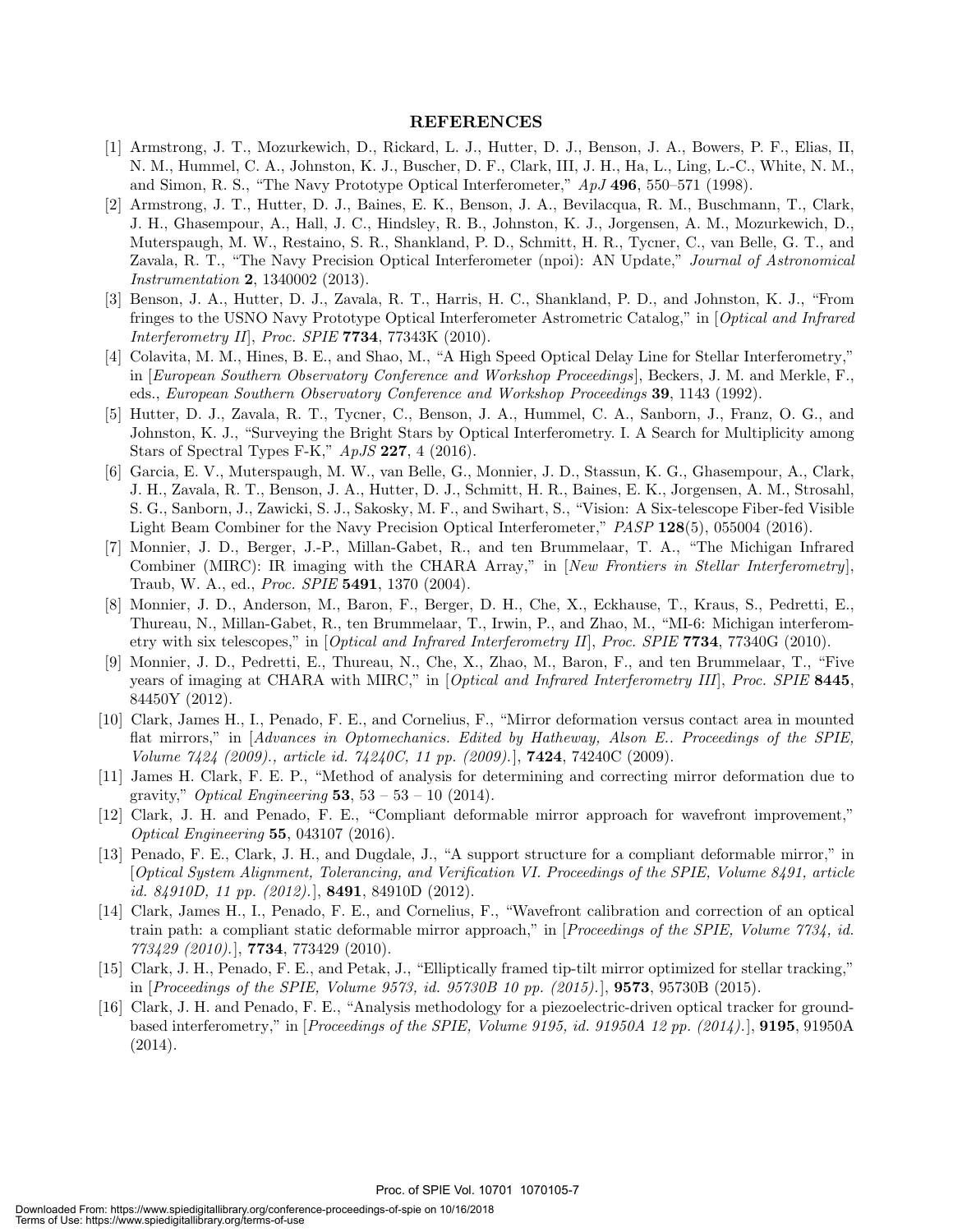- [17] Penado, F. E. and Clark, James H., I., "Optimizing the frequency response of a steering mirror mount for interferometry applications," in [Advances in Optomechanics. Edited by Hatheway, Alson E.. Proceedings of the SPIE, Volume 7424 (2009)., article id. 742403, 9 pp. (2009).], 7424, 742403 (2009).
- [18] Jorgensen, A. M., Schmitt, H. R., Armstrong, J. T., Baines, E. K., Hindsley, R., Mozurkewich, D., and van Belle, G. T., "The new classic instrument for the navy precision optical interferometer," in [Optical and Infrared Interferometry and Imaging V, Proc. SPIE  $9907$ ,  $990725$  (2016).
- [19] Jorgensen, A. M., Mozurkewich, D., Armstrong, J. T., Schmitt, H. R., Baines, E. K., and van Belle, G. T., "Multi-baseline chain bootstrapping with new classic at the NPOI," in [Optical and Infrared Interferometry and Imaging V], Proc. SPIE 9907, 99072C (2016).
- [20] van Belle, G., "Evolution in High Spatial Resolution Imaging of Faint, Complex Objects," in [Advanced Maui Optical and Space Surveillance (AMOS) Technologies Conference, 2 (2017).
- [21] Baines, E. K., Armstrong, J. T., Schmitt, H. R., Benson, J. A., Zavala, R. T., and van Belle, G. T., "Navy Precision Optical Interferometer Measurements of 10 Stellar Oscillators," ApJ 781, 90 (2014).
- [22] Grzenia, B. J., Tycner, C., Jones, C. E., Rinehart, S. A., van Belle, G. T., and Sigut, T. A. A., "Modeling Circumstellar Disks of B-type Stars with Observations from the Palomar Testbed Interferometer," AJ 145, 141 (2013).
- [23] Sigut, T. A. A., Tycner, C., Jansen, B., and Zavala, R. T., "The Circumstellar Disk of the Be Star o Aquarii as Constrained by Simultaneous Spectroscopy and Optical Interferometry," ApJ 814, 159 (2015).
- [24] Jones, C. E., Sigut, T. A. A., Grzenia, B. J., Tycner, C., and Zavala, R. T., "The Disk Physical Conditions of 48 Persei Constrained by Contemporaneous Hα Spectroscopy and Interferometry," ApJ 843, 24 (2017).
- [25] Hummel, C. A., Rivinius, T., Nieva, M.-F., Stahl, O., van Belle, G., and Zavala, R. T., "Dynamical mass of the O-type supergiant in  $\zeta$  Orionis A,"  $A\mathscr{B}A$  554, A52 (2013).
- [26] Baines, E. K., Döllinger, M. P., Guenther, E. W., Hatzes, A. P., Hrudkovu, M., and van Belle, G. T., "Spectroscopic and Interferometric Measurements of Nine K Giant Stars," AJ 152, 66 (2016).
- [27] Baines, E. K., Armstrong, J. T., Schmitt, H. R., Zavala, R. T., Benson, J. A., Hutter, D. J., Tycner, C., and van Belle, G. T., "Fundamental Parameters of 87 Stars from the Navy Precision Optical Interferometer,"  $AJ$  155, 30 (2018).
- [28] Baines, E. K., Armstrong, J. T., and van Belle, G. T., "Navy Precision Optical Interferometer Observations of the Exoplanet Host  $\kappa$  Coronae Borealis and Their Implications for the Star's and Planet's Masses and Ages," ApJ 771, L17 (2013).
- [29] Schmitt, H., Armstrong, J. T., Baines, E. K., Restaino, S. R., Clark, III, J. H., Benson, J. A., Hutter, D. J., and Zavala, R. T., "Multiple-Baseline Detection of a Geostationary Satellite with the Navy Precision Optical Interferometer," in [Advanced Maui Optical and Space Surveillance Technologies Conference], 8 (2015).
- [30] van Belle, G., von Braun, K., Armstrong, J. T., Baines, E. K., Schmitt, H. R., Jorgensen, A. M., Elias, N., Mozurkewich, D., Oppenheimer, R., and Restaino, S., "Developing Geostationary Satellite Imaging at the Navy Precision Optical Interferometer," in [Advanced Maui Optical and Space Surveillance Technologies Conference], 30 (2015).
- [31] Schmitt, H. R., Armstrong, J. T., Restaino, S. R., and van Belle, G., "Monitoring a decade of seeing at the NPOI site with quad cell measurements," in [Optical and Infrared Interferometry and Imaging V]. Proc. SPIE **9907**, 99071X (2016).
- [32] Schmitt, H., Armstrong, J., Baines, E., Clark, III, J., Hindsley, R., and Restaino, S., "Upgrades and Current SSA Activities at the Navy Precision Optical Interferometer," in [Advanced Maui Optical and Space Surveillance Technologies Conference], 114 (2016).
- [33] Schmitt, H. R., Restaino, S. R., Armstrong, J. T., and Baines, E. K., "Detecting faint nearby companions to geostationary satellites with optical interferometry," in [Society of Photo-Optical Instrumentation Engineers (SPIE) Conference Series ], Society of Photo-Optical Instrumentation Engineers (SPIE) Conference Series 10196, 1019602 (2017).
- [34] Schmitt, H. R., Restaino, S. R., Armstrong, J. T., and Baines, E. K., "Detection of Faint Companions in the Vicinity of Geostationary Satellites," in [Advanced Maui Optical and Space Surveillance (AMOS) Technologies Conference], 40 (2017).